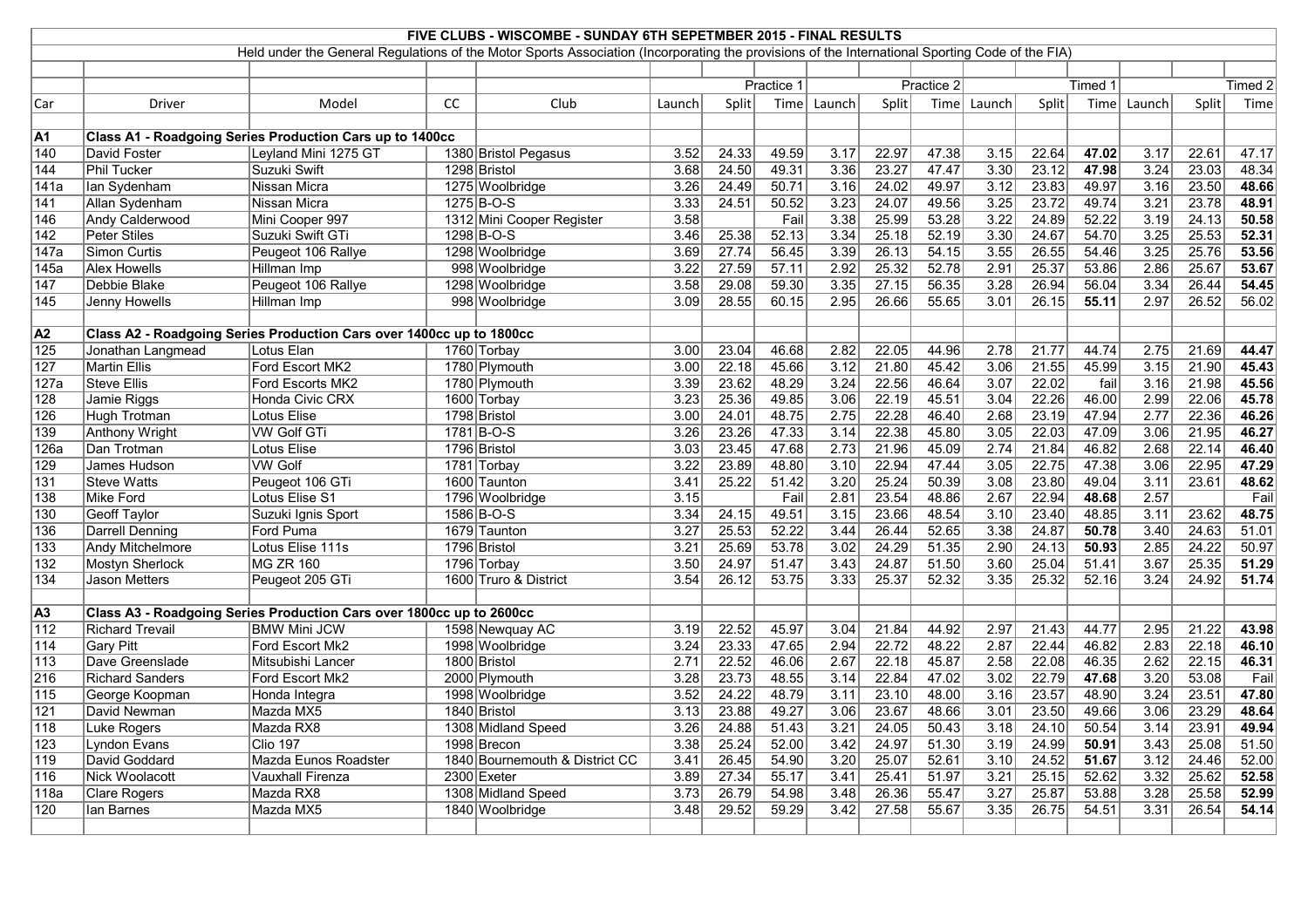|                  |                                                          |                                                                                                                                                 |           | FIVE CLUBS - WISCOMBE - SUNDAY 6TH SEPETMBER 2015 - FINAL RESULTS |        |       |            |                   |       |            |        |       |         |             |       |         |
|------------------|----------------------------------------------------------|-------------------------------------------------------------------------------------------------------------------------------------------------|-----------|-------------------------------------------------------------------|--------|-------|------------|-------------------|-------|------------|--------|-------|---------|-------------|-------|---------|
|                  |                                                          | Held under the General Regulations of the Motor Sports Association (Incorporating the provisions of the International Sporting Code of the FIA) |           |                                                                   |        |       |            |                   |       |            |        |       |         |             |       |         |
|                  |                                                          |                                                                                                                                                 |           |                                                                   |        |       |            |                   |       |            |        |       |         |             |       |         |
|                  |                                                          |                                                                                                                                                 |           |                                                                   |        |       | Practice 1 |                   |       | Practice 2 |        |       | Timed 1 |             |       | Timed 2 |
| Car              | <b>Driver</b>                                            | Model                                                                                                                                           | <b>CC</b> | Club                                                              | Launch | Split | Timel      | Launch            | Split | Timel      | Launch | Split |         | Time Launch | Split | Time    |
| A4               |                                                          | <b>Class A4 - Roadgoing Series Production Cars over 2600cc</b>                                                                                  |           |                                                                   |        |       |            |                   |       |            |        |       |         |             |       |         |
| $\overline{95}$  | Simon Neve                                               | Mitsubishi Evolution 6 RS                                                                                                                       |           | 2300 Woolbridge                                                   | 2.59   | 21.76 | 44.55      | 2.40              | 20.77 | 42.90      | 2.40   | 21.14 | 45.21   | 2.41        | 20.76 | 42.71   |
| $\overline{97}$  | Jack Ellis                                               | Subaru Impreza                                                                                                                                  |           | 2000 Plymouth                                                     | 2.39   | 21.40 | 44.27      | 2.59              | 20.98 | 43.62      | 2.29   | 20.82 | 43.38   | 2.29        | 20.86 | 44.23   |
| 96               | <b>Roy Bray</b>                                          | <b>Ford Escort Cosworth</b>                                                                                                                     |           | 1993 Woolbridge                                                   | 2.92   | 23.17 | 47.46      | 2.46              | 21.03 | 43.76      | 2.41   | 20.96 | 46.43   | 2.61        | 21.50 | 43.83   |
| 100              | <b>Andrew Meek</b>                                       | Subaru Impreza                                                                                                                                  |           | 1998 Bristol                                                      | 2.66   | 23.38 | 48.02      | 2.50              | 21.94 | 45.27      | 2.47   | 21.42 | 44.92   | 2.43        | 21.30 | 44.55   |
| 101              | Martyn Glover                                            | Mitsubishi Lancer Evo 4 RS                                                                                                                      |           | 2000 Torbay                                                       | 2.66   | 21.63 | 44.55      | 2.54              | 21.26 | 44.71      | 2.46   | 25.86 | 51.44   | 2.52        | 21.44 | 44.62   |
| 98               | <b>Peter Cresswell</b>                                   | Audi S5 Quattro                                                                                                                                 |           | 4163 Taunton                                                      | 2.73   | 22.42 | 45.85      | 2.54              | 22.04 | 45.73      | 2.48   | 21.77 | 45.68   | 2.50        | 21.81 | 45.00   |
| $\overline{97a}$ | <b>Nick Ellis</b>                                        | Subaru Impreza                                                                                                                                  |           | 2000 Plymouth                                                     | 2.65   | 23.32 | 46.75      | $\overline{2.46}$ | 21.87 | 45.41      | 2.33   | 21.87 | 45.39   | 2.45        | 22.19 | 45.48   |
| 99               | <b>Trevor McMaster</b>                                   | <b>TVR Tamora</b>                                                                                                                               |           | 4343 Bristol                                                      | 3.22   | 23.65 | 48.70      | 2.83              | 22.36 | 46.63      | 2.75   | 22.20 | 45.96   | 2.79        | 21.91 | 46.18   |
| 103              | Dan Hawkins                                              | Porsche 911                                                                                                                                     |           | 3196 Torbay                                                       | 2.72   | 23.44 | 48.79      | $\overline{2.64}$ | 22.96 | 49.39      | 2.60   | 22.16 | 46.64   | 2.63        | 22.17 | 46.83   |
| 102              | David Cresswell                                          | Audi S5 Quattro                                                                                                                                 |           | 4163 Torbay                                                       | 3.31   | 24.93 | 50.93      | 3.11              | 24.13 | 49.01      | 2.94   | 23.59 | 48.38   | 2.85        | 23.23 | 47.00   |
| 104              | John Cresswell                                           | <b>VW Golf R32</b>                                                                                                                              |           | 3200 Taunton                                                      | 2.81   | 23.50 | 48.88      | 2.71              | 23.02 | 47.80      | 2.74   | 22.79 | 47.79   | 2.71        | 23.06 | 47.98   |
| 105              | <b>Terry Hedley</b>                                      | <b>BMW 328i Sport Coupe</b>                                                                                                                     |           | 2793 Woolbridge                                                   | 3.02   | 25.24 | 52.84      | 3.04              | 23.59 | 49.44      | 2.90   | 22.95 | 48.53   | 2.99        | 23.32 | 54.93   |
| 107              | Amber Temple Hughes                                      | Subaru Impreza                                                                                                                                  |           | 2000 South Hams                                                   | 2.68   | 25.11 | 51.64      | $\overline{2.50}$ | 23.42 | 48.21      | 2.45   | 23.14 | 49.58   | 2.59        | 23.69 | 49.15   |
| 105a             | Jane Hibbert                                             | BMW 328i Sport Coupe                                                                                                                            |           | 2793 Woolbridge                                                   | 3.61   | 29.11 | 58.33      | $\overline{3.15}$ | 27.05 | 54.96      | 3.05   | 24.89 | 52.64   | 3.15        | 24.65 | 51.51   |
| 106              | Richard Barnes                                           | BMW 335i Coupe M-Sport                                                                                                                          |           | 2979 Taunton                                                      | 3.65   | 26.55 | 53.38      | 3.65              | 26.34 | 53.32      | 3.47   | 25.57 | 51.88   | 3.48        | 25.69 | 52.04   |
|                  |                                                          |                                                                                                                                                 |           |                                                                   |        |       |            |                   |       |            |        |       |         |             |       |         |
| $\overline{B1}$  |                                                          | Class B1 - Roadgoing Specialist Production Cars. Car engines up to 1400cc                                                                       |           |                                                                   |        |       |            |                   |       |            |        |       |         |             |       |         |
| $\overline{83}$  | lan Ingleheart                                           | Westfield SE                                                                                                                                    |           | 1380 Plymouth                                                     | 2.97   | 21.78 | 44.21      | 2.87              | 20.86 | 42.70      | 2.70   | 20.23 | 41.85   | 2.68        | 20.32 | 41.89   |
|                  |                                                          |                                                                                                                                                 |           |                                                                   |        |       |            |                   |       |            |        |       |         |             |       |         |
| $\overline{B2}$  |                                                          | Road going Specialist Production Cars car engines over 1400cc up to 1800cc                                                                      |           |                                                                   |        |       |            |                   |       |            |        |       |         |             |       |         |
| $\overline{78}$  | <b>Graham Vingoe</b>                                     | Caterham Seven                                                                                                                                  |           | 1796 Woolbridge                                                   | 2.74   | 22.81 | 47.51      | 2.49              | 21.10 | 43.93      | 2.49   | 21.00 | 44.08   | 2.54        | 21.37 | 43.93   |
| 79a              | Jan Yeo                                                  | <b>Westfield SEi</b>                                                                                                                            |           | 1796 Torbay                                                       | 3.27   | 23.11 | 46.72      | 3.01              | 21.89 | 44.98      | 2.89   | 21.35 | 44.56   | 2.91        | 21.86 | 44.96   |
| $\overline{79}$  | David Yeo                                                | <b>Westfield SEi</b>                                                                                                                            |           | 1796 Torbay                                                       | 3.12   | 23.66 | 48.41      | 2.94              | 22.96 | 47.41      | 2.81   | 22.12 | 46.25   | 2.87        | 22.34 | 46.35   |
| $\overline{80}$  | Keith Hazell                                             | Sylva Striker                                                                                                                                   |           | 1600 Farnborough & District                                       | 3.29   | 24.18 | 49.25      | 3.06              | 22.38 | 46.48      | 2.94   | 22.63 | 46.31   | 2.97        | 22.35 | 52.91   |
| $\overline{82}$  | <b>Barry Pursey</b>                                      | <b>Haynes Roadster Locost</b>                                                                                                                   |           | 1796 Torbay                                                       | 2.92   | 24.15 | 49.09      | 2.82              | 22.95 | 47.57      | 2.78   | 22.35 | 46.51   | 2.81        | 22.72 | 47.00   |
|                  |                                                          |                                                                                                                                                 |           |                                                                   |        |       |            |                   |       |            |        |       |         |             |       |         |
| $\overline{B3}$  |                                                          | Class B3 - Road going Specialist Production Cars. Car engines over 1800cc & M/C engines                                                         |           |                                                                   |        |       |            |                   |       |            |        |       |         |             |       |         |
| $\overline{72}$  | <b>Andrew Forsyth</b>                                    | <b>Westfield Megabusa</b>                                                                                                                       |           | 1300 Woolbridge                                                   | 2.93   | 20.98 | 44.32      | 2.74              | 20.54 | 42.22      | 2.78   | 20.32 | 42.16   | 2.75        | 20.45 | 42.07   |
| $\overline{73}$  | <b>Mike Williams</b>                                     | <b>Westfield SEIW</b>                                                                                                                           |           | 1998 Woolbridge                                                   | 3.09   | 21.99 | 44.56      | 2.91              | 21.34 | 43.43      | 2.75   | 20.72 | 42.56   | 2.85        | 20.61 | 42.11   |
| $\overline{75}$  | <b>Adrian Lewis</b>                                      | <b>Westfield Megabusa</b>                                                                                                                       |           | 1400 Woolbridge                                                   | 2.66   | 22.24 | 45.87      | 2.51              | 21.05 | 43.25      | 2.55   | 20.56 | 42.50   | 2.50        | 20.56 | 42.41   |
| $\overline{76}$  | Gregory Barton                                           | Westfield Megabusa                                                                                                                              |           | 1300 Woolbridge                                                   | 2.99   | 23.01 | 47.29      | 2.92              | 22.65 | 46.59      | 2.79   | 22.28 | 45.48   | 2.83        | 22.26 | 45.85   |
|                  |                                                          |                                                                                                                                                 |           |                                                                   |        |       |            |                   |       |            |        |       |         |             |       |         |
| $\overline{C1}$  | Class C1 - Modified Limited Production Cars up to 1400cc |                                                                                                                                                 |           |                                                                   |        |       |            |                   |       |            |        |       |         |             |       |         |
| $\overline{58}$  | Christopher Crocker                                      | Austin Mini                                                                                                                                     |           | 1380 Torbay                                                       | 3.01   | 22.84 | 47.09      | 2.85              | 21.78 | 45.06      | 2.84   | 21.43 | 44.96   | 2.85        | 21.58 | 45.31   |
| 59               | <b>Clive James</b>                                       | Peugeot 205 XS                                                                                                                                  |           | 1397 Taunton                                                      | 3.14   | 23.17 | 47.52      | 3.05              | 22.50 | 46.75      | 2.97   | 22.84 | 47.36   | 2.89        | 22.66 | 46.63   |
| $\overline{60}$  | Peter Webster                                            | Morris Cooper S                                                                                                                                 |           | 1330 Truro & District                                             | 2.99   | 25.19 | 52.67      | 2.90              |       | Fail       | 2.91   | 23.46 | 48.41   | 2.89        | 22.77 | 46.94   |
| $\overline{61}$  | Emma Stone                                               | Austin Mini                                                                                                                                     |           | 1380 Woolbridge                                                   | 3.37   | 25.16 | 51.12      | $\overline{3.15}$ | 24.45 | 49.93      | 3.13   | 24.08 | 50.07   | 3.14        | 23.77 | 48.39   |
|                  |                                                          |                                                                                                                                                 |           |                                                                   |        |       |            |                   |       |            |        |       |         |             |       |         |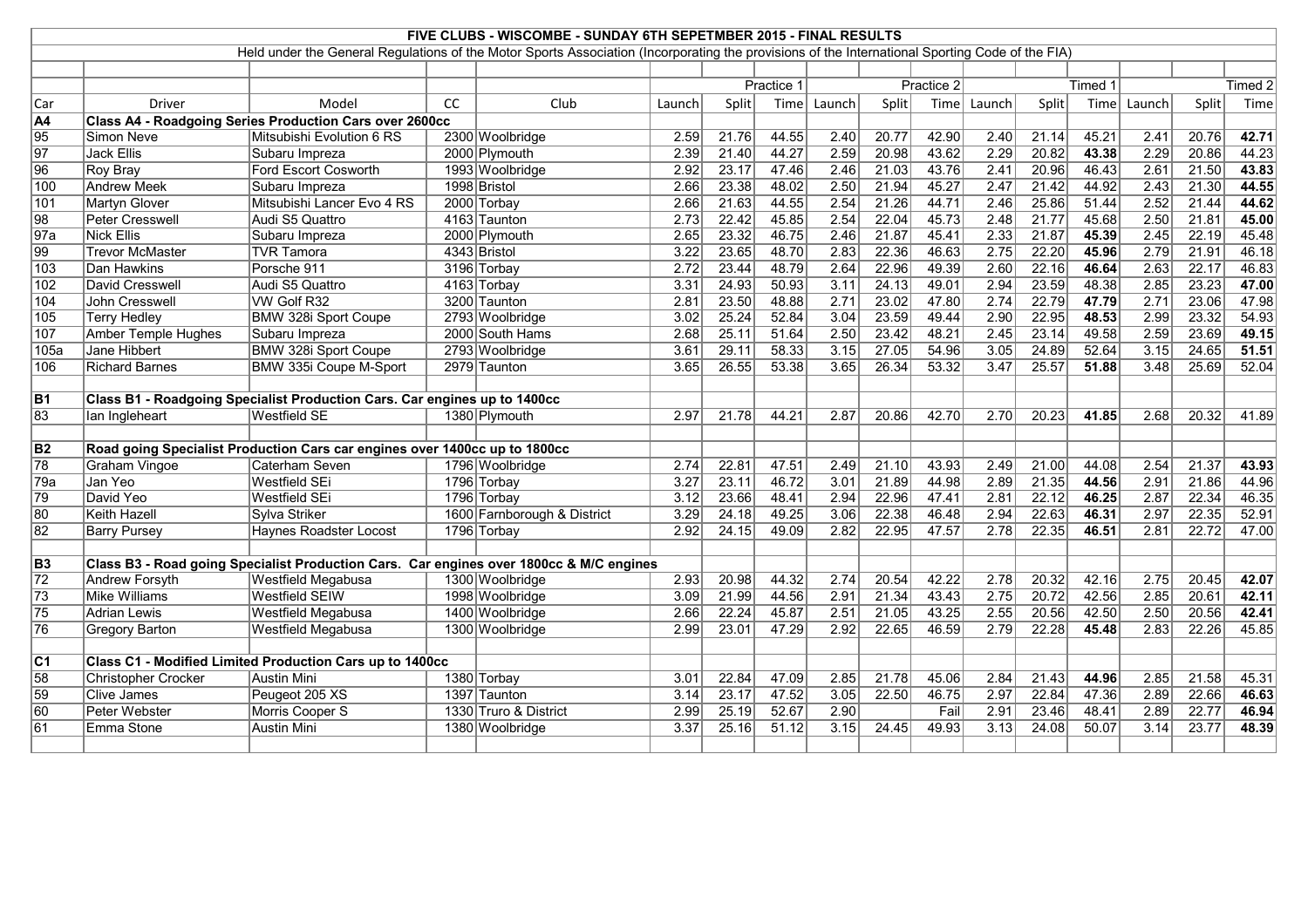|                  | FIVE CLUBS - WISCOMBE - SUNDAY 6TH SEPETMBER 2015 - FINAL RESULTS |                                                                                                                                                 |           |                   |                   |       |                 |                   |       |            |        |       |         |             |       |         |  |
|------------------|-------------------------------------------------------------------|-------------------------------------------------------------------------------------------------------------------------------------------------|-----------|-------------------|-------------------|-------|-----------------|-------------------|-------|------------|--------|-------|---------|-------------|-------|---------|--|
|                  |                                                                   | Held under the General Regulations of the Motor Sports Association (Incorporating the provisions of the International Sporting Code of the FIA) |           |                   |                   |       |                 |                   |       |            |        |       |         |             |       |         |  |
|                  |                                                                   |                                                                                                                                                 |           |                   |                   |       |                 |                   |       |            |        |       |         |             |       |         |  |
|                  |                                                                   |                                                                                                                                                 |           |                   |                   |       | Practice 1      |                   |       | Practice 2 |        |       | Timed 1 |             |       | Timed 2 |  |
| Car              | <b>Driver</b>                                                     | Model                                                                                                                                           | <b>CC</b> | Club              | Launch            | Split |                 | Time Launch       | Split | Time       | Launch | Split |         | Time Launch | Split | Time    |  |
| $\overline{C2}$  |                                                                   | Class C2 - Modified Limited Production Cars over 1400cc up to 1800cc                                                                            |           |                   |                   |       |                 |                   |       |            |        |       |         |             |       |         |  |
| 50               | <b>Andy Stoddart</b>                                              | Vauxhall Nova                                                                                                                                   |           | 1600 Torbay       | 3.00              | 22.08 | 44.56           | 2.94              | 21.49 | 43.83      | 2.91   | 21.09 | 43.60   | 2.92        | 21.35 | 46.22   |  |
| 49               | <b>Russell Tout</b>                                               | Ford Fiesta                                                                                                                                     |           | 1700 Torbay       | 2.87              | 23.69 | 51.07           | 2.74              | 20.98 | 43.72      | 2.69   | 20.84 | 47.60   | 2.69        | 20.96 | 44.00   |  |
| 49a              | <b>Gerald Tout</b>                                                | <b>Ford Fiesta</b>                                                                                                                              |           | 1700 Torbay       | 2.86              | 22.37 | 47.50           | 2.85              | 21.63 | 45.25      | 2.77   | 21.68 | 44.90   | 2.73        | 21.88 | 46.11   |  |
| $\overline{51}$  | Gordon Iles                                                       | Vauxhall Tigra                                                                                                                                  |           | 1598 Torbay       | 2.91              | 22.97 | 47.03           | $\overline{2.82}$ | 22.21 | 45.59      | 2.82   | 22.04 | 45.86   | 2.80        | 22.09 | 45.68   |  |
| 53               | Duncan Beer                                                       | Ford Escort Mk 3                                                                                                                                |           | 1600 Torbay       | 3.68              | 26.12 | 54.41           | $\overline{3.46}$ | 25.93 | 53.29      | 3.44   | 26.63 | 54.46   | 3.32        | 25.24 | 52.55   |  |
| 55               | Naomi Poole                                                       | <b>Ford Escort</b>                                                                                                                              |           | $1600 B-O-S$      | 3.57              | 26.72 | 55.37           | 3.54              | 26.28 | 54.07      | 3.64   | 26.81 | 55.07   | 3.35        | 25.64 | 53.15   |  |
|                  |                                                                   |                                                                                                                                                 |           |                   |                   |       |                 |                   |       |            |        |       |         |             |       |         |  |
| $\overline{C3}$  |                                                                   | Class C3 - Modified Series Production Cars over 1800cc                                                                                          |           |                   |                   |       |                 |                   |       |            |        |       |         |             |       |         |  |
| 40               | <b>Nick Benton</b>                                                | Renault Clio                                                                                                                                    |           | 2060 Camel Vale   | 2.79              | 21.11 | 43.79           | $\overline{2.73}$ | 20.54 | 42.57      | 2.81   | 20.51 | 42.97   | 2.78        | 20.48 | 42.69   |  |
| 41               | Jonathan Williamson                                               | Porsche 911 Carrera                                                                                                                             |           | 3200 B-O-S        | 2.43              | 21.11 | 44.24           | 2.40              | 20.99 | 43.38      | 2.40   | 20.99 | 43.82   | 2.46        | 21.07 | 43.70   |  |
| $\overline{44}$  | <b>Anthony Astley</b>                                             | Peugeot 205                                                                                                                                     |           | 1997 Woolbridge   | 2.84              | 21.86 | 44.65           | 2.87              | 21.38 | 43.85      | 2.81   | 21.43 | 44.31   | 2.83        | 21.25 | 43.77   |  |
| $\overline{44a}$ | <b>Graham Waldron</b>                                             | Peugeot 205 GTi                                                                                                                                 |           | 1997 Newquay AC   | 3.01              | 24.58 | 48.76           | 2.83              | 22.87 | 46.06      | 2.88   | 22.76 | 46.40   | 2.84        | 22.59 | 45.77   |  |
| $\overline{42}$  | <b>Andrew Hurle</b>                                               | Sylva Phoenix                                                                                                                                   |           | 1962 Bristol      | 3.21              | 24.27 | 49.06           | 3.16              | 23.58 | 48.64      | 3.05   | 23.46 | 49.81   | 3.04        | 23.36 | 47.91   |  |
| 45               | <b>Paul Meadows</b>                                               | Peugeot 205                                                                                                                                     |           | 1900 Brecon       | 3.39              | 25.08 | 51.52           | $\overline{3.23}$ | 24.25 | 50.86      | 3.08   | 24.15 | 50.06   | 3.08        | 24.30 | 49.78   |  |
| 43               | Paul Slade                                                        | Jaguar E-type                                                                                                                                   |           | 3800 BARC         | 3.07              | 24.61 | 51.05           | 2.98              | 23.67 | 49.32      | 2.98   | 24.08 | 51.03   | 2.96        | 23.81 | 49.91   |  |
|                  |                                                                   |                                                                                                                                                 |           |                   |                   |       |                 |                   |       |            |        |       |         |             |       |         |  |
| $\overline{c4}$  |                                                                   | Class C4 - Modified Specialist Production Cars Car engines over 1800cc & M/C engines                                                            |           |                   |                   |       |                 |                   |       |            |        |       |         |             |       |         |  |
| 35               | Philip Montgomery-Smith                                           | <b>Fisher Fury</b>                                                                                                                              |           | 1299 Truro        | 2.63              | 21.19 | 43.09           | 2.54              | 19.80 | 42.25      | 2.49   | 19.68 | 41.20   | 2.44        | 18.91 | 39.33   |  |
| 36               | <b>Geoff Blake</b>                                                | <b>Westfield SEiW</b>                                                                                                                           |           | 1998 Woolbridge   | 2.75              | 20.36 | 41.39           | 2.75              | 19.99 | 44.44      | 2.69   | 19.61 | 40.60   |             |       |         |  |
| 36a              | <b>Graham Blake</b>                                               | <b>Westfield SEIW</b>                                                                                                                           |           | 1998 Woolbridge   | $\overline{3.25}$ | 23.75 | 47.00           | 2.97              | 22.02 | 44.26      | 2.73   | 21.39 | 43.98   | 2.83        | 21.14 | Fail    |  |
| $\overline{37}$  | <b>Neal Masters</b>                                               | <b>Westfield SEi</b>                                                                                                                            |           | <b>2000 DEWS</b>  | 2.81              | 23.01 | 47.47           | 4.21              |       | Fail       | 2.80   | 22.13 | 46.24   | 2.84        | 22.72 | 47.16   |  |
| 237              | Andrew Read                                                       | <b>Westfield SWE</b>                                                                                                                            |           | 1720 Plymouth     | 3.40              | 24.96 | 49.26           | 3.11              | 22.94 | 47.24      | 3.17   | 22.59 | Fail    | 3.23        | 23.04 | 47.09   |  |
| $\overline{D1}$  | Class D1 - Sports Libre Cars up to 1800cc                         |                                                                                                                                                 |           |                   |                   |       |                 |                   |       |            |        |       |         |             |       |         |  |
| 32               | Stewart Lillington                                                | Radical SR4                                                                                                                                     |           | 1164 Windwhistle  | 2.66              | 20.24 | 42.43           | 2.63              | 19.93 | 42.73      | 2.46   | 19.44 | 40.93   | 2.41        | 19.67 | 41.02   |  |
| 31               | Luke Trotman                                                      | Mallock Mk18b                                                                                                                                   |           | 1200 Bristol      | 2.53              | 21.05 | 43.31           | 2.49              | 19.99 | 42.56      | 2.43   | 19.93 | 41.34   | 2.46        | 20.00 | 41.60   |  |
| 33a              | <b>Kevin Cole</b>                                                 | Hillman Imp                                                                                                                                     | 1070      |                   | 2.68              | 21.65 | 44.78           | $\overline{2.53}$ | 20.89 | 43.28      | 2.43   | 20.38 | 42.92   | 2.43        | 20.54 | 42.62   |  |
| 33               | Nathan Cole                                                       | Hillman Imp                                                                                                                                     | 1070      |                   | 2.75              | 22.84 | 46.40           | 2.65              | 21.98 | 46.99      | 2.52   | 21.41 | 44.62   | 2.50        | 21.30 | 44.25   |  |
|                  |                                                                   |                                                                                                                                                 |           |                   |                   |       |                 |                   |       |            |        |       |         |             |       |         |  |
| $\overline{D2}$  | Class D2 - Sports Libre Cars over 1800cc                          |                                                                                                                                                 |           |                   |                   |       |                 |                   |       |            |        |       |         |             |       |         |  |
| 26               | Rodney Thorne                                                     | Pilbeam MP43                                                                                                                                    |           | 5000 Woolbridge   | 2.36              | 18.74 | 38.04           | 2.25              | 18.22 | 38.20      | 2.26   | 18.16 | 37.42   | 2.24        | 18.25 | 37.72   |  |
| $\overline{27}$  | Doug Bennett                                                      | Sylva Striker                                                                                                                                   |           | 2300 Plymouth     | 2.77              | 20.03 | 40.23           | 2.59              | 19.05 | 40.12      | 2.49   | 18.64 | 38.65   | 2.52        | 18.80 | 38.83   |  |
| $\overline{26a}$ | <b>Hayley Thorne</b>                                              | Pilbeam MP43                                                                                                                                    |           | 5000 Woolbridge   | 3.11              | 23.54 | 47.70           | 2.83              | 22.59 | 45.30      | 2.66   | 21.23 | 43.70   | 2.63        | 20.91 | 43.32   |  |
| 28               | John Reed                                                         | Ford Anglia 105E                                                                                                                                |           | 2900 Torbay       | 3.32              | 25.16 | 51.93           | 3.16              | 24.41 | 51.95      | 3.22   | 24.70 | 50.73   | 3.35        | 24.82 | 50.57   |  |
| 29               | Dave Lord                                                         | Rover Mini Clubman                                                                                                                              |           | <b>2000 BARC</b>  | 3.14              | 28.79 | 56.39           | $3.26$            | 25.32 | 52.59      | 3.01   | 24.13 | 50.62   | 2.93        | 24.55 | 50.67   |  |
|                  |                                                                   |                                                                                                                                                 |           |                   |                   |       |                 |                   |       |            |        |       |         |             |       |         |  |
| $\overline{D3}$  | <b>Class D3 - Rally Cars</b>                                      |                                                                                                                                                 |           |                   |                   |       |                 |                   |       |            |        |       |         |             |       |         |  |
| 63               | <b>Tim Porter</b>                                                 | Darrian T90                                                                                                                                     |           | 2000 B-O-S        | 3.26              | 23.13 | 47.34           | 3.01              | 21.81 | 44.80      | 2.89   | 21.52 | 44.38   | 2.70        | 21.33 | 43.92   |  |
| $\overline{64}$  | Chris Elston                                                      | <b>Ford Escort</b>                                                                                                                              |           | 2000 Exeter       | 3.44              | 24.94 | 50.93           | 3.10              | 24.06 | 49.60      | 3.11   | 23.98 | 49.61   | 3.02        | 23.82 | 49.36   |  |
| 66               | <b>Wyn Lewis</b>                                                  | <b>Proton Compact</b>                                                                                                                           |           | 1834 Teifi Valley | 3.41              |       | <b>Red Flag</b> | 3.54              | 27.28 | 55.28      | 3.22   | 25.46 | 51.28   | 3.25        | 24.93 | 51.25   |  |
| 65               | <b>Richard Williams</b>                                           | Lancia Fulvia S1                                                                                                                                |           | 1280 Minehead     | 4.01              | 28.22 | 58.85           | 3.75              | 27.30 | 57.03      | 3.78   | 27.57 | 58.11   | 3.60        | 27.22 | 58.15   |  |
|                  |                                                                   |                                                                                                                                                 |           |                   |                   |       |                 |                   |       |            |        |       |         |             |       |         |  |